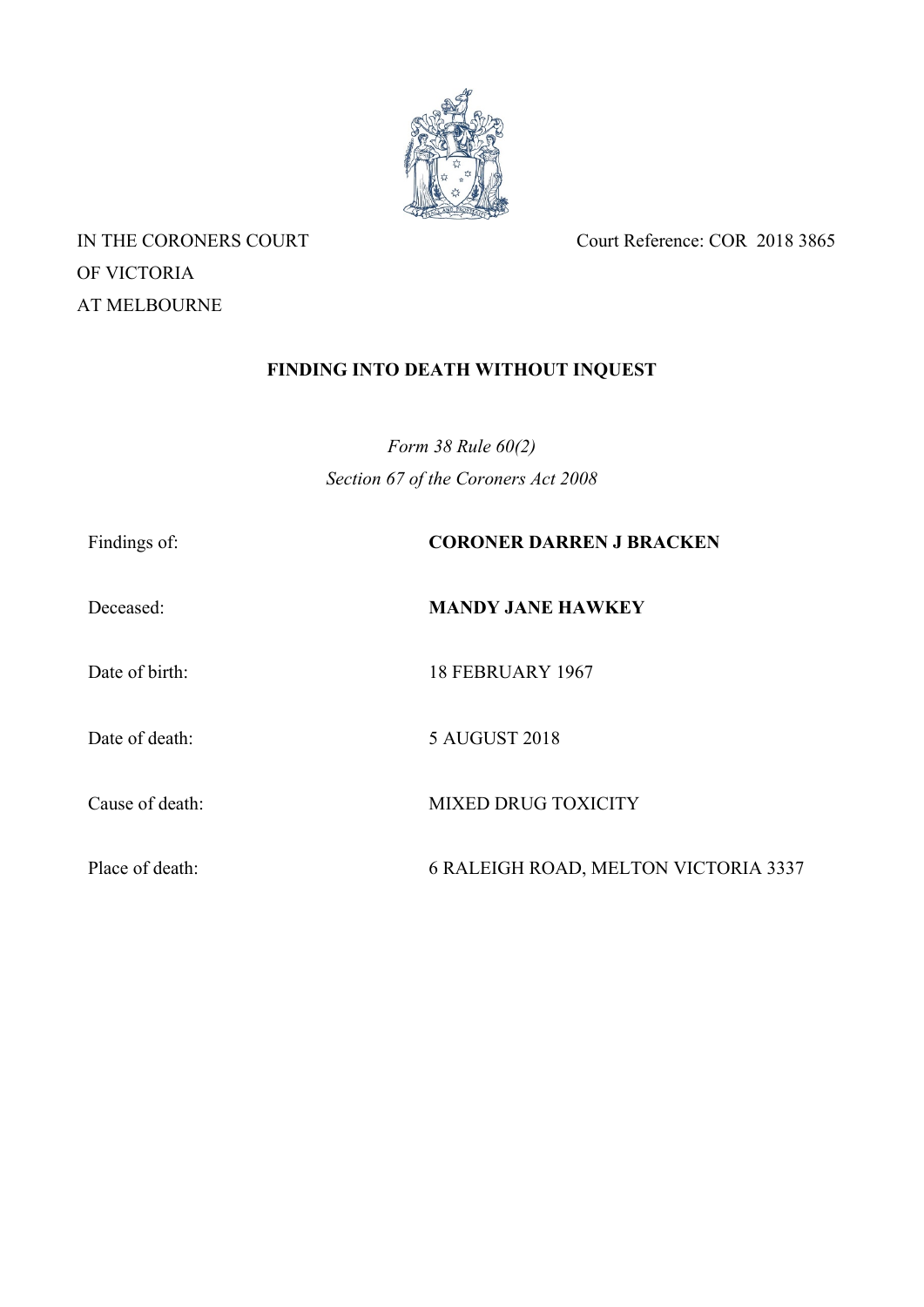## **TABLE OF CONTENTS**

## **Background 1**

## **The Coronial Investigation**

## **Matters in relation to which a finding must, if possible, be made**

- Identity of the deceased, pursuant to section  $67(1)(a)$  of the Act
- Cause of death, pursuant to section  $67(1)(b)$  of the Act
- Circumstances in which the death occurred, pursuant to section  $67(1)(c)$  of the Act

**Comments pursuant to section 67(3) of the Act**

**Findings and conclusion**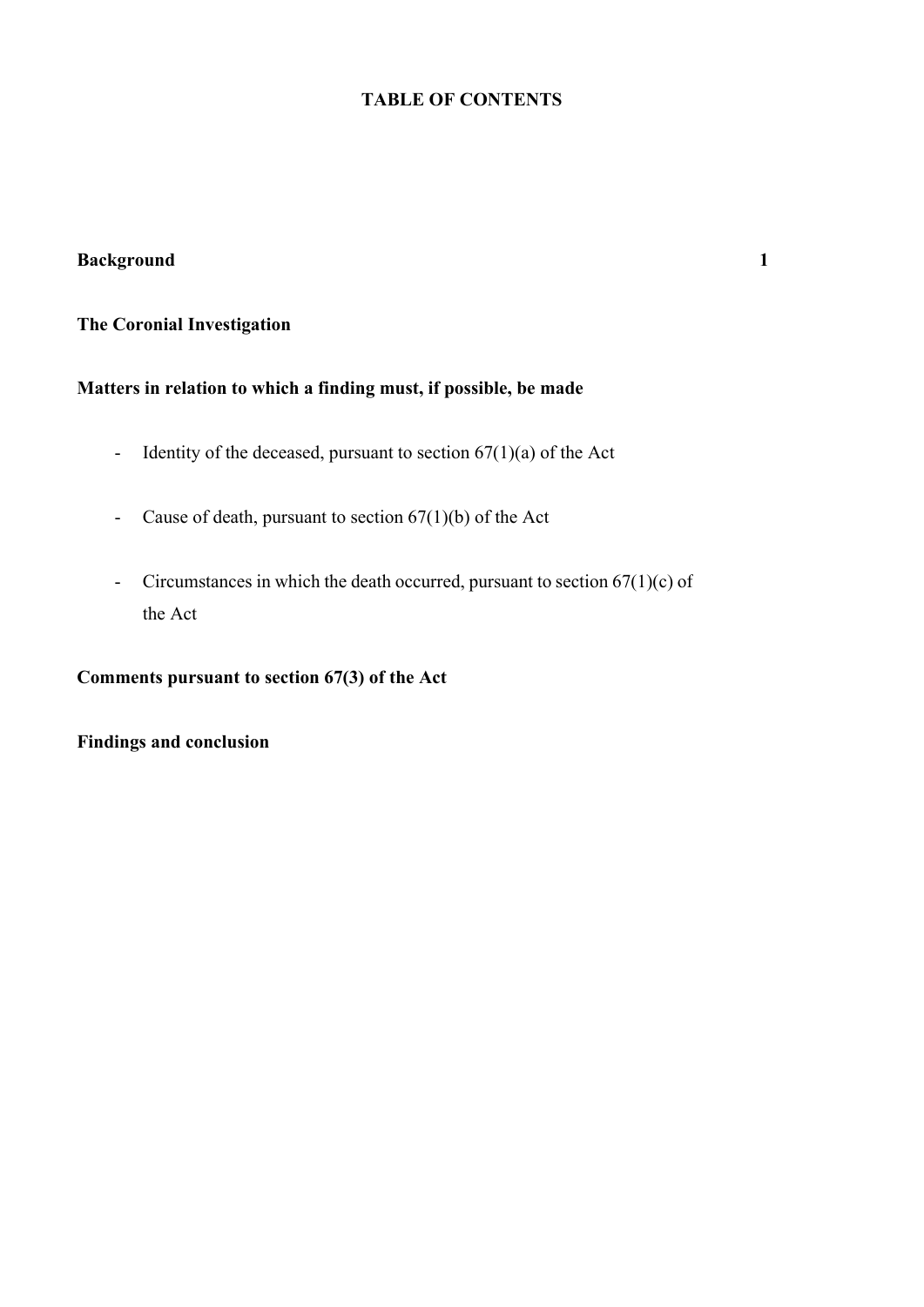## **HIS HONOUR:**

### **BACKGROUND**

- 1. Mandy Jane Hawkey was 51 years old when she died on 5 August 2018 from mixed drug toxicity. Immediately prior to her death, Mrs Hawkey lived at 6 Raleigh Road, Melton with her husband of 29 years, Peter Hawkey. Mr and Mrs Hawkey had four children together, Douglas (29), Samuel (27) and twins, Sarah and Anthony (24).
- 2. Mr Hawkey provided a statement to the coroner's investigator (**CI)** in which he explained that Mrs Hawkey suffered from chronic pain caused by hip replacement surgery some fifteen years before her death from which "…*she never really recovered physically.".* He described her as suffering from issues with her back and other hip "…*but after numerous tests over the years they couldn't find anything wrong*.*".*
- 3. Mr Hawkey said his wife suffered from mental health issues too, depression (which he attributed to her chronic pain) particularly during the 18 months prior to her death. He explained that:

*"She talked to me about her struggles with depression and she talked about taking her own life two or three times by taking too many pills. I think she was referring to the sleeping pills*.*".*

4. Despite his wife's problems, Mr Hawkey said that:

"*At the time of her death we were renovating the family home, the kids had moved out and we were looking forward to the next phase of our lives. Mandy seemed like she was planning ahead and looking forward to the next phase*.*".* 

5. The CI obtained a statement from Dr Mark Robson, Mrs Hawkey's treating general practitioner of 18 years at the Station Medical Centre in Melton South. Dr Robson stated that:

> "[Mrs Hawkey] *had an extremely long history of generalised anxiety disorder, treatment resistant depressive illness with suicidal ideation and chronic pain".*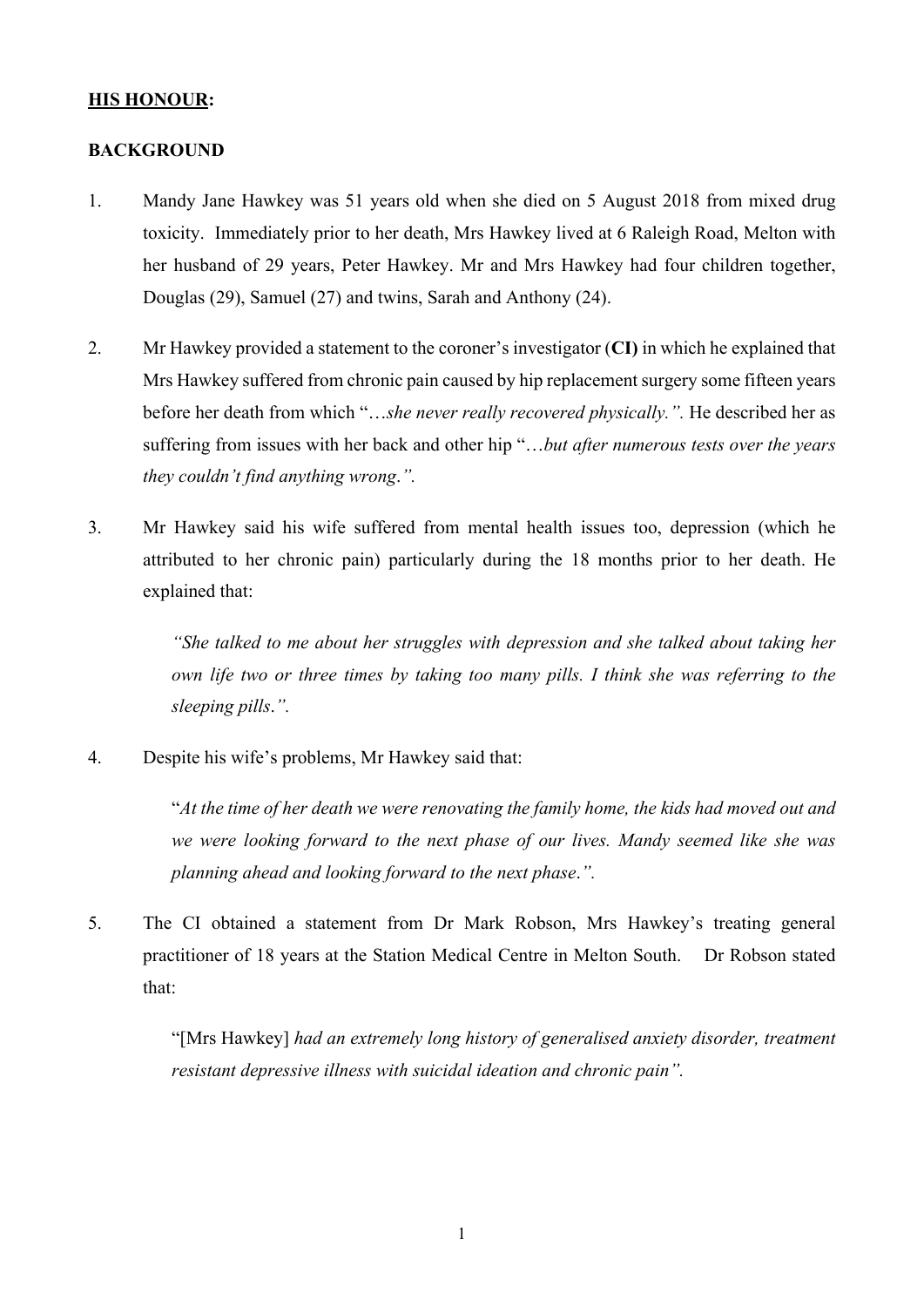- 6. Mrs Hawkey's medical history included hypothyroidism, irritable bowel syndrome, gastrooesophageal reflux disease and a total hip replacement for osteo-arthritis (2009).
- 7. Dr Robson explained that in 2004, Mrs Hawkey was taking a number of pain medications and was referred to the Barbara Walker Pain Management Clinic where she commenced a multidisciplinary medication reduction and education program through which she managed to wean off most of her medications. However, she developed a severe depressive illness for which she was prescribed a variety of antidepressant medications.
- 8. Mrs Hawkey's mental health state included depressive symptoms precipitated in the context of difficulty at work in 2011 and family stressors. Between 2012 and 2016 she became the full-time carer for her granddaughter, a situation which she described herself as being "*thrown into".* Mrs Hawkey also reported that she subsequently lost contact with her granddaughter due to conflict with her son's partner, a situation which she felt keenly.
- 9. In June 2017, Dr Robson referred Mrs Hawkey to Harvester Private Consulting Clinic, which provides mental health services. On 14 June 2017, Mrs Hawkey saw psychiatrist Dr Dimuthu Hettiarachchi who assessed her as suffering from a moderate to severe major depressive disorder with comorbid generalised anxiety disorder. Dr Hettiarachchi noted hypothyroidism and cannabis use were potential contributing factors to Mrs Hawkey's mental health. At this time Mrs Hawkey was taking the antidepressants desvenlafaxine (for which she subsequently substituted venlafaxine) and endep; she experienced a poor response.
- 10. In August 2017, Mrs Hawkey began to see psychologist, Dr Angelo Pagano of Western Psychological Services. Mrs Hawkey attended Dr Pagano on ten occasions during 2017 and seventeen occasions during 2018, with the last consultation being on 27 July 2018. She was next due to see him on 7 August 2018. Mrs Hawkey formed a good therapeutic relationship with Dr Pagano who promoted relaxation, mindfulness and cognitive behavioural intervention.
- 11. Dr Pagano described Mrs Hawkey as:

"…*a delightful, humorous, loving person, wife, mother and grandmother* [who] *cared deeply about her family. She also struggled with depression for much of her life and in the 18 or so months before she died, experienced a deep depression that she fought hard to overcome with the strong support from her loving husband Peter".*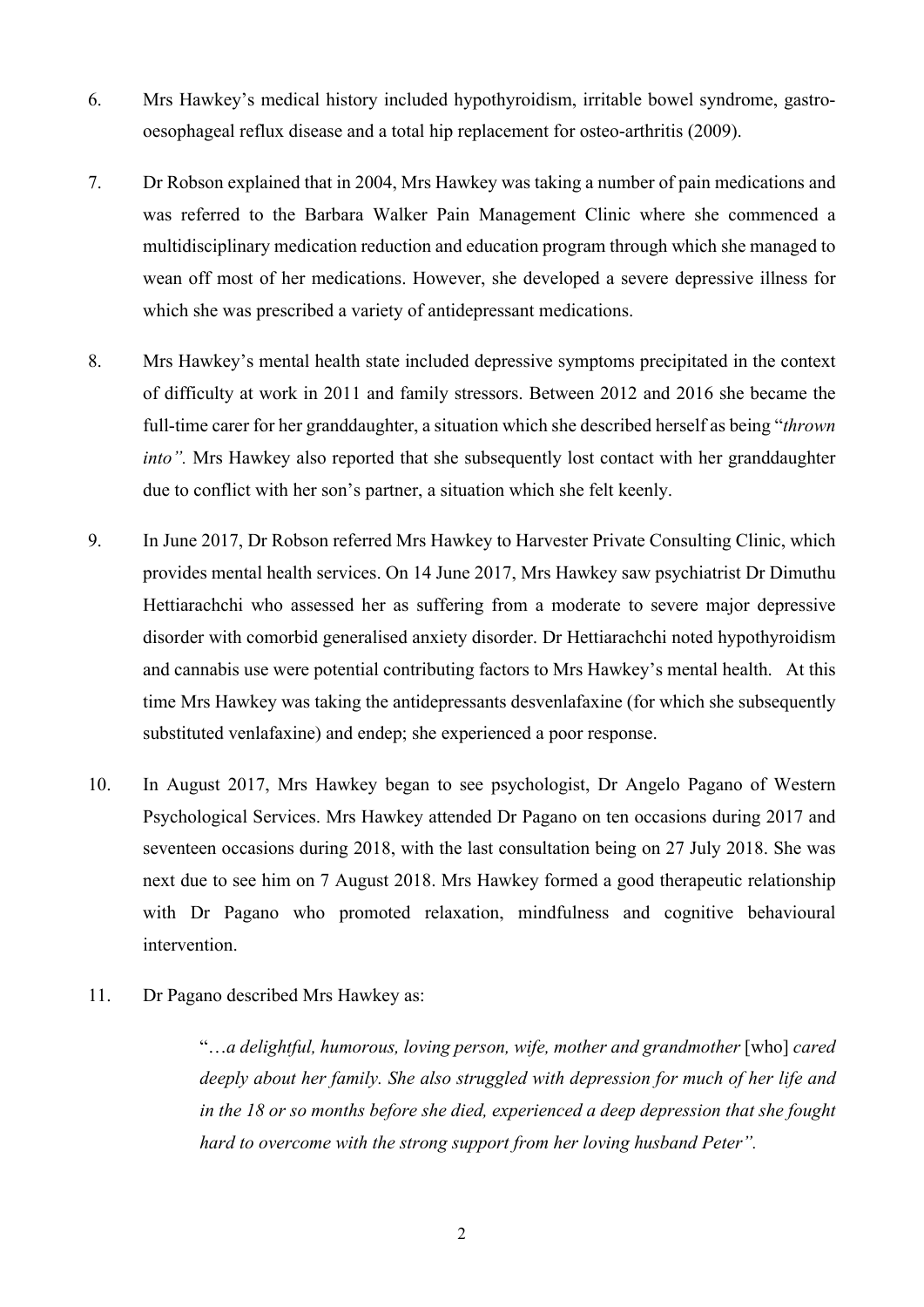- 12. Dr Pagano noted that Mrs Hawkey described her family as a strong protective factor in relation to self-harm and that she persistently denied intent and clear plans to harm herself or suicide.
- 13. In December 2017, Dr Robson referred Mrs Hawkey back to Dr Hettiarachchi for review because of "…*poor tolerability of medication and recent suicidal self-harm thoughts of wanting to take an overdose".* Dr Hettiarachchi saw Mrs Hawkey on 19 December 2017 when she recommended a gradual weaning from venlafaxine and that Mrs Hawkey commence taking (and gradually increase the dose of) mirtazapine. She also recommended, inter alia, that Mrs Hawkey continue to see her psychologist. Dr Hettiarachchi did not see Mrs Hawkey after this consultation.
- 14. Mrs Hawkey continued to see Dr Robson regularly who noted that she had ongoing problems with sleeping and, at her last consultation with him on 3 August 2018, he referred her to the Sleep Clinic at the Royal Melbourne Hospital. Dr Robson noted that Mrs Hawkey's medications at that time included dothiepin 25mg 1 tablet at night; flunitrazepam 1mg 1-2 tablets at night, fluvoxamine 100mgs 1 tablet at night, lamotrigine 25mg 1 tablet at night, levothyroxine 0.05mg on alternate days and Panadeine Forte 2 tablets 3 times daily as required.

## **THE CORONIAL INVESTIGATION**

#### *Coroners Act 2008*

- 15. Mrs Hawkey's death was a "*reportable death*" pursuant to section 4 of the *Coroners Act 2008* (Vic) (**the Act**) because her death occurred in Victoria, was unexpected and was not from natural causes.
- 16. The Act requires a coroner to investigate reportable deaths such as Mrs Hawkey's and, if possible, to find:
	- (a) The identity of the deceased
	- (b) The cause of death; and
	- (c) the circumstances in which death occurred.<sup>[1](#page-4-0)</sup>

<span id="page-4-0"></span><sup>1</sup> *Coroners Act 2008* (Vic) preamble and s 67.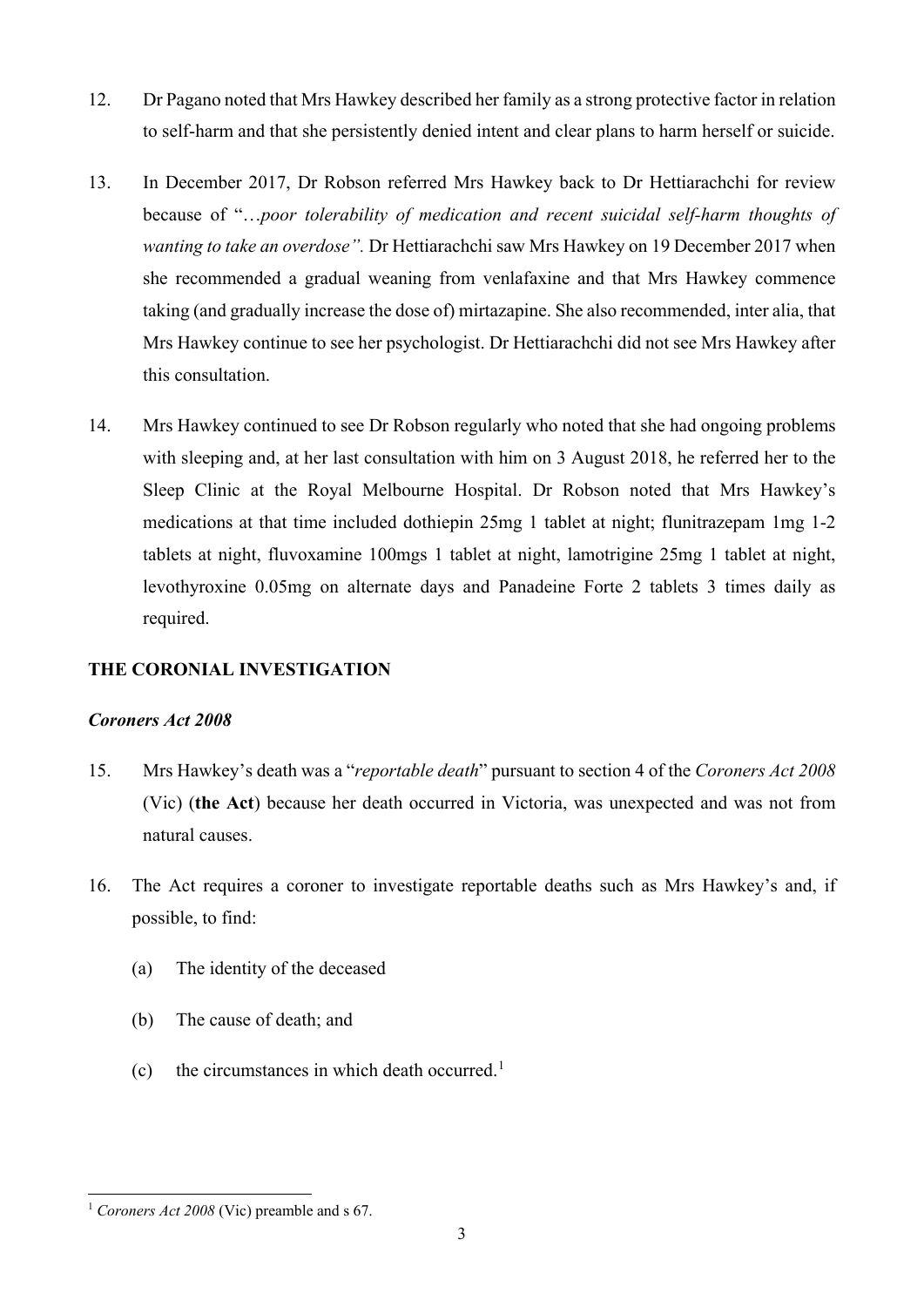- 17. For coronial purposes, "*circumstances in which death occurred*",[2](#page-5-0) refers to the context and background to the death including the surrounding circumstances. Rather than being a consideration of all circumstances which might form part of a narrative culminating in the death relevant circumstances are limited to those which are sufficiently proximate to be considered relevant to the death.
- 18. The Coroner's role is to establish facts, rather than to attribute or apportion blame for the death.<sup>[3](#page-5-1)</sup> It is not the Coroner's role to determine criminal or civil liability,  $4$  nor to determine disciplinary matters.
- 19. One of the broader purposes of coronial investigations is to contribute to a reduction in the number of preventable deaths, both through comments made in findings and by making recommendations.
- 20. Coroners are also empowered to:
	- (a) Report to the Attorney-General on a death;<sup>[5](#page-5-3)</sup>
	- (b) Comment on any matter connected with the death investigated, including matters of public health or safety and the administration of justice;[6](#page-5-4) and
	- (c) Make recommendations to any Minister or public statutory authority on any matter connected with the death, including public health or safety or the administration of justice.<sup>[7](#page-5-5)</sup>

## **Standard of Proof**

21. Coronial findings must be underpinned by proof of relevant facts on the balance of probabilities, giving effect to the principles explained by the Chief Justice in *Briginshaw* v *Briginshaw*. [8](#page-5-6) The strength of evidence necessary to so prove facts varies according to the nature of the facts and the circumstances in which they are sought to be proved.<sup>[9](#page-5-7)</sup> The principles enunciated by the

<span id="page-5-0"></span><sup>2</sup> *Coroners Act 2008* (Vic) s 67(1)(c).

<span id="page-5-1"></span><sup>3</sup> *Keown v Khan* [1999] 1 VR 69.

<span id="page-5-2"></span><sup>4</sup> *Coroners Act 2008* (Vic) s 69 (1).

<span id="page-5-3"></span><sup>5</sup> *Coroners Act 2008* (Vic) s 72(1).

<span id="page-5-4"></span><sup>6</sup> *Coroners Act 2008* (Vic) s 67(3).

<span id="page-5-5"></span><sup>7</sup> *Coroners Act 2008* (Vic) s 72(2).

<span id="page-5-6"></span><sup>8</sup> (1938) 60 CLR 336, 362-363. See *Domaszewicz v State Coroner* (2004) 11 VR 237, *Re State Coroner; ex parte* 

<span id="page-5-7"></span><sup>&</sup>lt;sup>9</sup> Oantas Airways Limited v Gama (2008) 167 FCR 537 at [139] per Branson J but bear in mind His Honour was referring to the correct approach to the standard of proof in a civil proceeding in a federal court with reference to section 140 of the *Evidence Act 1995* (Cth); *Neat Holdings Pty Ltd v Karajan Holdings Pty Ltd* (1992) 67 ALJR 170 at pp170- 171 per Mason CJ, Brennan, Deane and Gaudron JJ.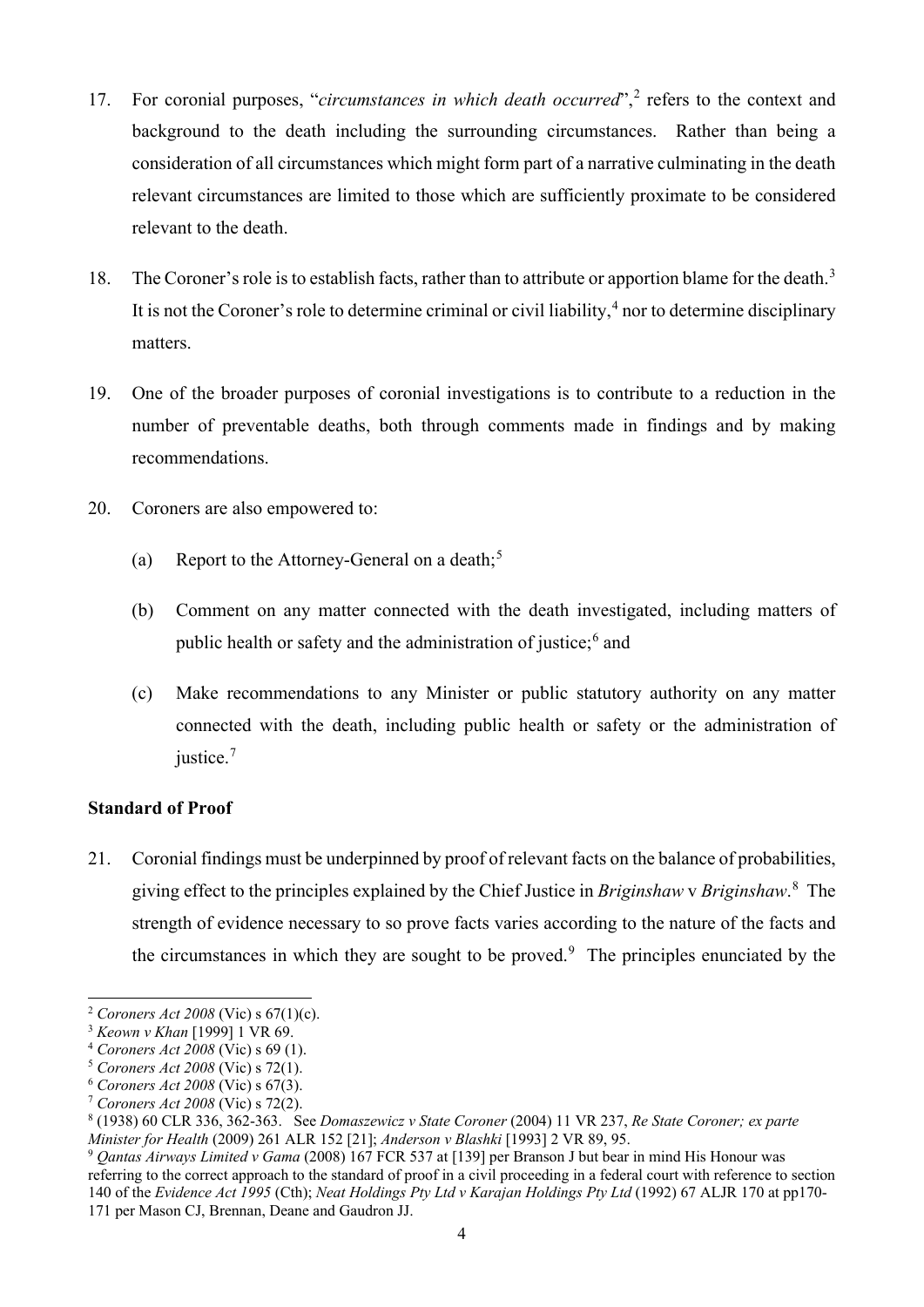Chief Justice in *Briginshaw* do not create a new standard of proof; there is no such thing as a "*Briginshaw Standard*" or "*Briginshaw Test*" and use of such terms may mislead.[10](#page-6-0)

22. Facts should not be considered to have been proved on the balance of probabilities by inexact proofs, indefinite testimony, or indirect inferences, <sup>[11](#page-6-1)</sup> rather such proof should be the result of clear, cogent or strict proof in the context of a presumption of innocence.<sup>12</sup> Proof of facts underpinning a finding that would, or may, have an extremely deleterious effect on a party's character, reputation or employment prospects demands a weight of evidence commensurate with the gravity of the facts sought to be proved and the content of the finding based on those facts.<sup>[13](#page-6-3)</sup>

## **MATTERS IN RELATION TO WHICH A FINDING MUST, IF POSSIBLE, BE MADE**

## **Identity of the Deceased - Section 67(1)(a) of the Act**

- 23. On 5 August 2018, Peter Hawkey identified the deceased as his wife, Mandy Jane Hawkey, born on 18 February 2018.
- 24. Mrs Hawkey's identity is not in dispute and requires no further investigation.

#### **Cause of death - Section 67(1)(b) of the Act**

- 25. On 9 August 2018, Dr Matthew Lynch, a Senior Forensic Pathologist practising at the Victorian Institute of Forensic Medicine, conducted a post-mortem examination upon Mrs Hawkey's body. Dr Lynch provided a written report, dated 17 October 2018, in which he opined that the cause of Mrs Hawkey's death was "*Mixed drug toxicity"*. I accept Dr Lynch's opinion.
- 26. Toxicological analysis of post-mortem samples detected the presence of codeine, morphine, tramadol<sup>[14](#page-6-4)</sup>, paracetamol, 7-aminoflunitrazepam<sup>15</sup>, lorazepam<sup>16</sup>, fluvoxamine<sup>17</sup>, reboxetine<sup>18</sup>,

<span id="page-6-0"></span><sup>10</sup> *Qantas Airways Ltd v Gama* (2008) 167 FCR 537, [123]-[132].

<span id="page-6-1"></span><sup>11</sup> *Briginshaw v Briginshaw* (1938) 60 CLR 336, at pp. 362-3 per Dixon J.

<span id="page-6-2"></span><sup>12</sup> *Briginshaw v Briginshaw* (1938) 60 CLR 336, at pp. 362-3 per Dixon J.; *Cuming Smith & CO Ltd v Western Farmers Co-operative Ltd* [1979] VR 129, at p. 147; *Neat Holdings Pty Ltd v Karajan Holdings Pty Ltd* (1992) 67 ALJR 170 at pp170-171 per Mason CJ, Brennan, Deane and Gaudron JJ.

<span id="page-6-3"></span><sup>13</sup> *Anderson v Blashki* [1993] 2 VR 89, following *Briginshaw v Briginshaw* (1938) 60 CLR 336, referring to *Barten v Williams* (1978) 20 ACTR 10; *Cuming Smith & Co Ltd v Western Farmers' Co-operative Ltd* [1979] VR 129; *Mahon v Air New Zealand Ltd* [1984] AC 808 and *Annetts v McCann* (1990) 170 CLR 596.

<span id="page-6-4"></span><sup>&</sup>lt;sup>14</sup> Narcotic analgesic used to treat moderate to severe pain.

<span id="page-6-5"></span><sup>&</sup>lt;sup>15</sup> Sedative/hypnotic of the benzodiazepine class.

<span id="page-6-6"></span><sup>&</sup>lt;sup>16</sup> Benzodiazepine used to treat insomnia and anxiety associated with depressive symptoms.

<span id="page-6-7"></span><sup>&</sup>lt;sup>17</sup> An anti-depressant for use in treatment of major depression.

<span id="page-6-8"></span><sup>&</sup>lt;sup>18</sup> An anti-depressant for use in treatment of major depression.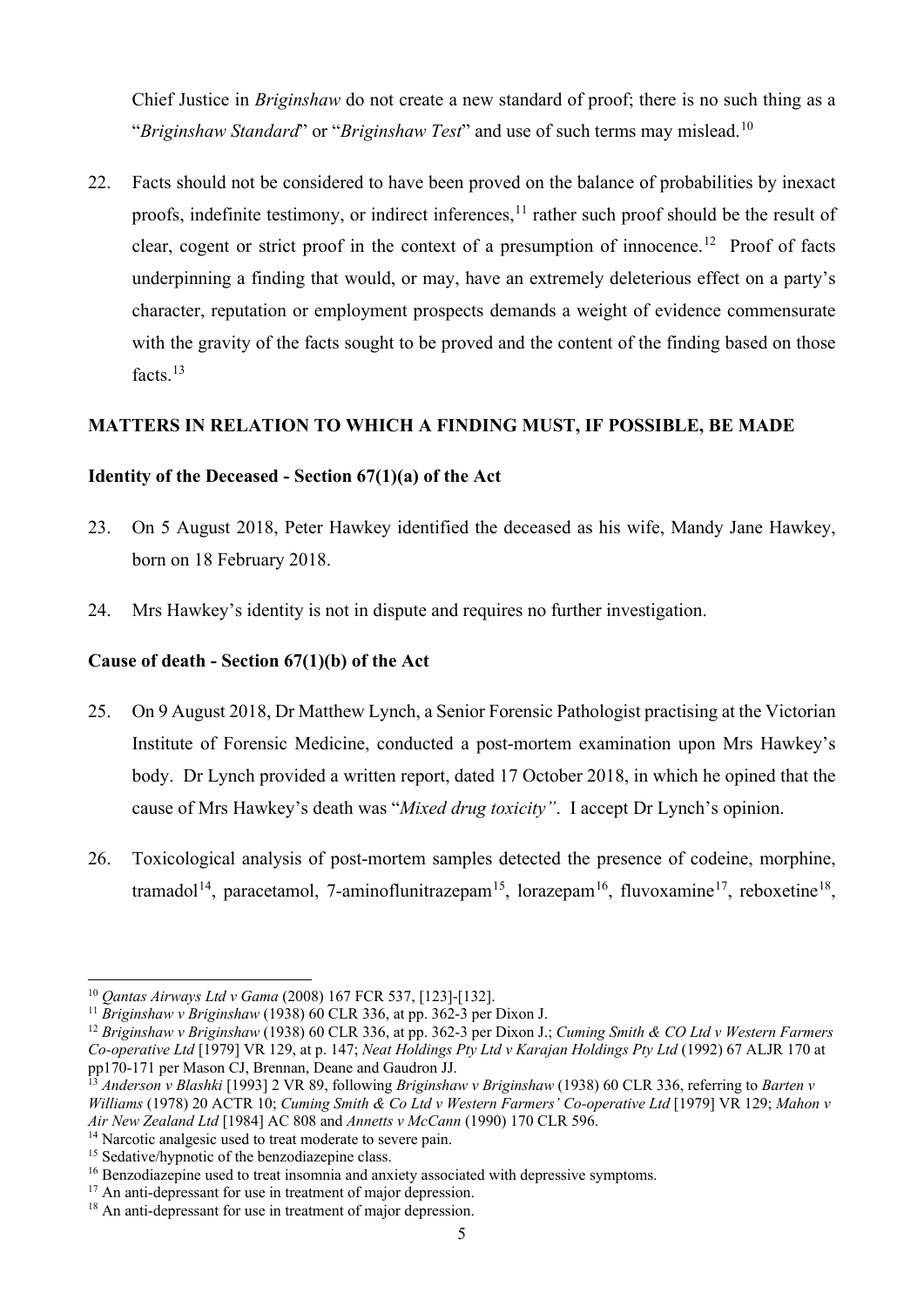dothiepin<sup>19</sup>, mirtazapine<sup>20</sup>, nortriptyline<sup>21</sup>, metoclopramide<sup>22</sup>, lamotrigine<sup>23</sup>, caffeine and prednisolone[24.](#page-7-5)

27. The toxicology report drawn by Ms Gould-Williams commented that:

"*The drugs detected are consistent with excessive and potentially fatal use. The combination of drugs detected may cause death in the absence of other contributing factors. There is an additive CNS[25](#page-7-6) depressive effect with the concurrent use of number of CNS depressant drugs".*

## **Circumstances in which the death occurred - Section 67(1)(c) of the Act**

- 28. Mr Hawkey stated that on 4 August 2018, he and his wife had dinner together before he went out to the shed to watch football. As he kissed Mrs Hawkey goodnight, she told him she loved him and would see him in the morning.
- 29. At approximately 12.00am, Mr Hawkey came in from the shed and went to bed in his room, noting, as he walked past Mrs Hawkey's bedroom that her door was closed. The couple had slept in separate rooms for the previous five years because of Mr Hawkey's snoring and restlessness. He remarked that it was normal for her to sleep with the bedroom door closed as she kept the dog with her.
- 30. At approximately 7.30am the following morning, Mr Hawkey got up and, as he passed his wife's bedroom, the door was open indicating she got up some time during the night. When he looked into the room, he saw the dog at the end of the bed and Mrs Hawkey lying on her side. Thinking she was still asleep, he tried to be quiet.
- 31. Following a shower and breakfast, Mr Hawkey started preparations for painting the walls of the hallway. He looked into his wife's bedroom a few times while he was painting. At approximately 1.30pm Mr Hawkey, concerned that "*it was getting a bit late"*, went in to check on Mrs Hawkey and discovered that her lips were blue, and she was unresponsive.

<span id="page-7-0"></span><sup>&</sup>lt;sup>19</sup> Antidepressant.

<span id="page-7-1"></span><sup>20</sup> Indicated in treatment of depression.

<span id="page-7-2"></span><sup>21</sup> A tricyclic antidepressant.

<span id="page-7-3"></span> $22$  An anti-emetic drug used for the treatment of nausea and vomiting.

<span id="page-7-4"></span><sup>&</sup>lt;sup>23</sup> An anticonvulsant medication.

<span id="page-7-5"></span><sup>&</sup>lt;sup>24</sup> A synthetic corticosteroid with anti-inflammatory action.

<span id="page-7-6"></span><sup>25</sup> Central nervous system.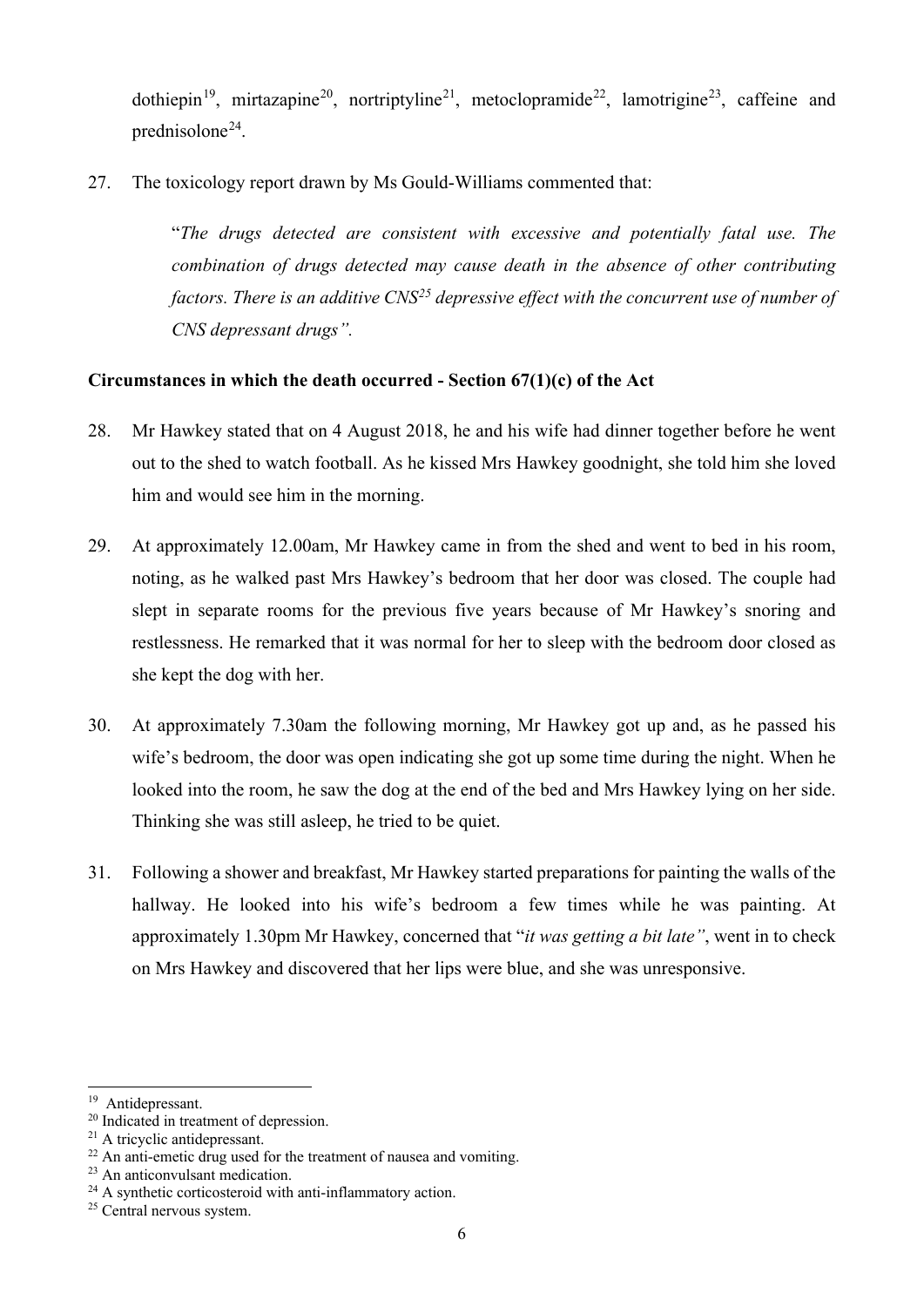He called emergency services and commenced cardiopulmonary resuscitation in accordance with the instructions of the call-taker until the arrival of a team from Ambulance Victoria. Mrs Hawkey could not be resuscitated, and paramedics declared her there deceased.

32. Police who attended the scene located a large quantity of prescription medication in boxes and loose blister packs many of which had been opened. A drinking glass containing a spoon with a quantity of crushed and partially dissolved white tablets was found in the bathroom. These items were not seized at the time. No suicide note was located.

## **COMMENTS PURSUANT TO SECTION 67(3) OF THE ACT**

33. Given the number and levels of drugs detected in Mrs Hawkey's post mortem blood samples, I asked the Coroners Prevention Unit (**CPU**) [26](#page-8-0) to review her medical management, including prescribing practises, of doctors treating Mrs Hawkey and advise me about whether the prescriptions provided to her were appropriate and consistent with therapeutic use.

#### *Sources of contributory drugs and prescribed and dispensed amounts*

- 34. Following its review of the coronial brief and Mrs Hawkey's medical records from Station Medical Centre, a Pharmaceutical Benefits Summary (**PBS)** and Medicare Report, the CPU advised me that, with the exception of tramadol, the medications which contributed to Mrs Hawkey's death were each prescribed to her at least once in the three months immediately prior to her death, apart from mirtazapine which was last dispensed on 19 March 2018. This suggests that Mrs Hawkey may have retained medication that had been dispensed to her for quite some time. Additionally, the CPU advised me that, with the exception of flunitrazepam, the (prescribed) contributory medications appeared to have been prescribed in amounts that were in keeping with the clinical directions for consumption.
- 35. The CPU was unable to find any evidence of the source of tramadol found in Mrs Hawkey's post-mortem blood samples. Although it is possible that she may have kept some tramadol from an earlier period when it was prescribed to her (i.e., following her hip surgery for example), the CPU considered this unlikely and opined that the tramadol found in Mrs Hawkey's system was most likely obtained by diversion.

<span id="page-8-0"></span> $26$  CPU was established in 2009 to assist coroners to perform their prevention role – that is to fulfil their legislative obligation to contribute to a reduction in the number of preventable deaths. CPU is staffed by qualified and experienced clinicians who are independent of the health professional and institutions involved in the clinical management and care provided to Mr Chandler.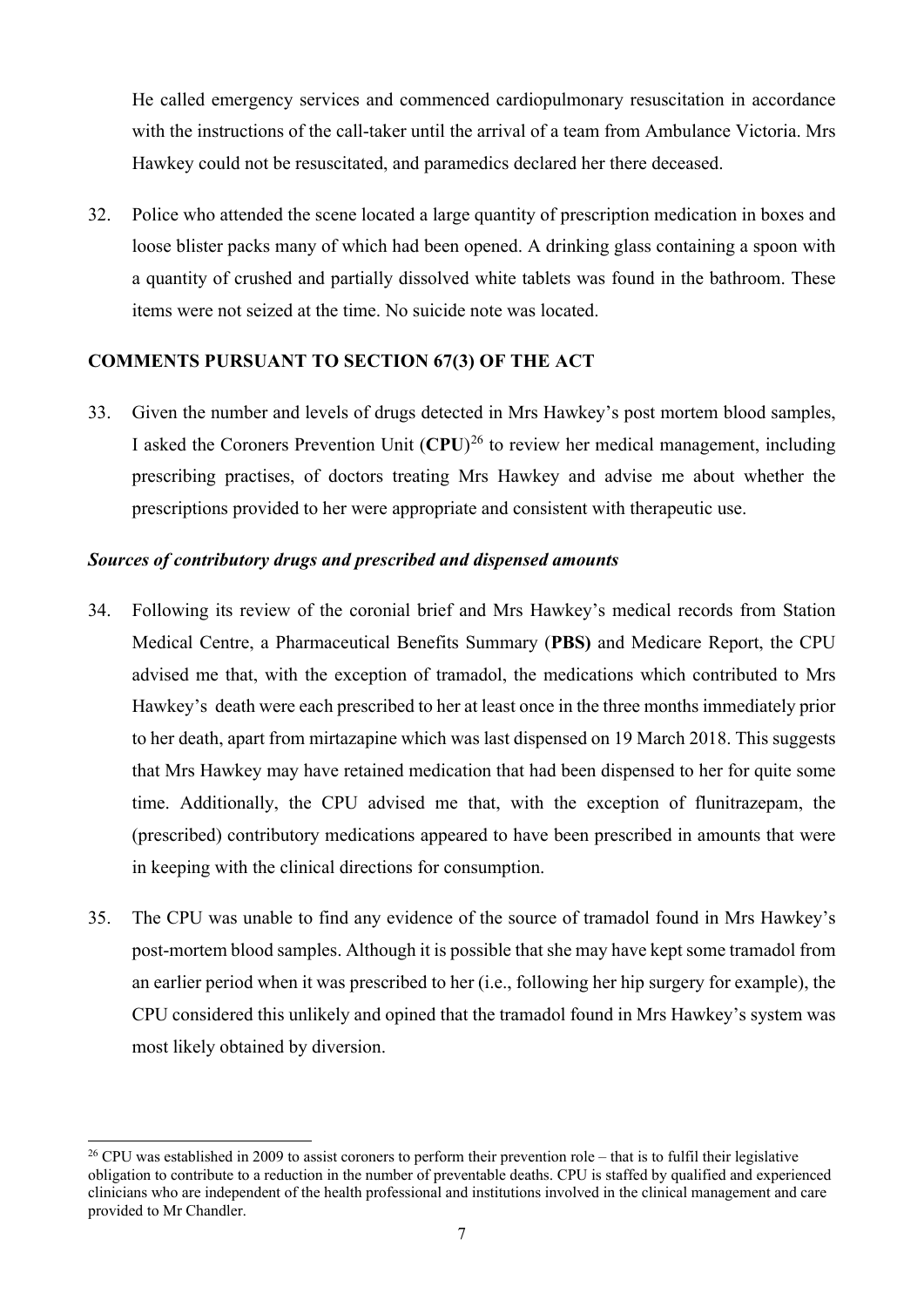- 36. The available records from Station Medical Centre (from September 2016 onwards) reveal that Dr Robson prescribed flunitrazepam to Mrs Hawkey from at least September 2016, a period of almost 2 years prior to her death. The medication was prescribed outside the PBS and the number of tablets prescribed to her was not noted in the medical records, making it difficult for the CPU to identify exactly how many flunitrazepam tablets were dispensed to Mrs Hawkey. The label on a bottle of flunitrazepam tablets located at the scene of her death revealed it had originally contained 60 tablets and was dispensed on 13 July 2018. Only 3 tablets remained in the bottle. The CPU calculated that, if this were the amount of flunitrazepam ordinarily prescribed and dispensed to Mrs Hawkey, then immediately prior to her death she was given 360 flunitrazepam tablets in a 78 day period, equivalent to four and a half tablets a day: twice the directed daily dose.
- 37. The CPU concluded that, in the 24 hours prior to her death, Mrs Hawkey took 74 Panadeine Forte (each containing 500mg paracetamol and 30mg codeine) (100 tablets were dispensed to her on 4 August 2018 but only 26 were located at the scene after her death); an estimated 19 Panadol Osteo tablets; 45 dothiepin (50 capsules were dispensed to her on 4 August 2018 but only 5 were found at the scene following her death).
- 38. The CPU ultimately concluded that the contributory drugs were in some cases taken to excess by Mrs Hawley but, with the exception of flunitrazepam, did not appear to have been excessively prescribed.

### *Issues arising from prescribing of contributory drugs*

39. The CPU advised me that, the fact that a large range of medications was prescribed to Mrs Hawkey and subsequently detected on post-mortem toxicology is not, in and of itself, problematic. It was clear to the CPU from the medical records that Dr Robson regularly reviewed and amended Mrs Hawkey's medications based on her progress and the feedback she provided when reviewed by himself, Dr Hettiarachchi or Dr Pagano. The CPU noted for example that, on 28 December 2017, Dr Robson noted Mrs Hawkey changed from venlafaxine (which she reported to Dr Hettiariachchi she found "*intolerable"*) to mirtazapine. On 27 April 2018, Mrs Hawkey complained to Dr Robson that she felt mirtazapine was ineffective and made her drowsy prompting a change to reboxetine; which in turn was replaced by fluvoxamine on 31 May 2018.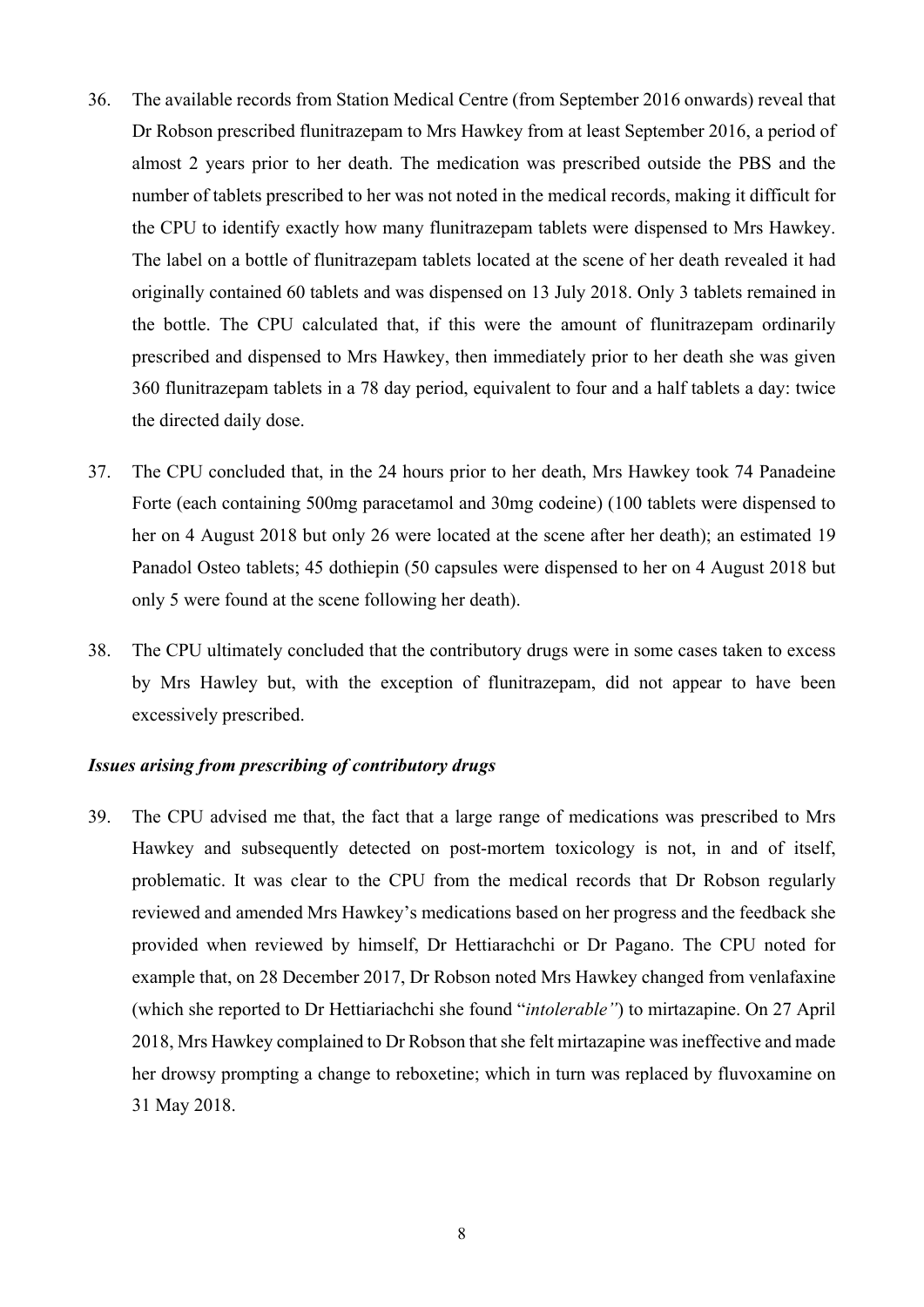- 40. Similarly, nortriptyline was prescribed and dispensed to Mrs Hawkey on 18 May 2018, apparently with a view to reducing the amount of flunitrazepam she was taking. However, when reviewed on 22 May 2018, Dr Robson noted that Mrs Hawkey was "*Not sleeping on nortriptyline – cease and continue flunitrazepam 1-2 nocte[27](#page-10-0) and* [reboxetine] *4mg bd[28"](#page-10-1).*
- 41. That Mrs Hawkey retained some of these medications after they were no longer prescribed to her and then took them at a time more proximal to her death does not mean that they were inappropriately or excessively prescribed in the first instance. It would have been difficult for Dr Robson to know that she was hoarding medication; she did not present as drug dependent or drug seeking. Accordingly, the CPU opined that (again with the exception of flunitrazepam) Dr Robson's prescribing was not inappropriate.
- 42. The CPU advised me that flunitrazepam is classified as Schedule 8 drug of dependence in Victoria and requires the prescribing clinician to obtain the relevant permit from the Medicines and Poisons Branch (**MPB)** of the Department of Health and Human Services if it is to be prescribed for a period longer than 8 weeks. The CPU made enquiries of the MPB which confirmed that no permit had been issued in respect of Mrs Hawkey, leading the CPU to consider that Dr Robson's prescribing of flunitrazepam to Mrs Hawkey without a permit was in contravention of the existing regulations.
- 43. In addition, the CPU referred me to the guidelines from the Royal Australian College of General Practitioners<sup>[29](#page-10-2)</sup> (RACGP) regarding the prescribing of drugs of dependence (specifically benzodiazepines) in general practice which states:

"*Guidelines and formularies typically give durations of 1-4 weeks for benzodiazepine therapy, depending on the indication. Short term therapy is generally advised to reduce the risk of dependence and withdrawal, as well as other potential harm such as cognitive impairment.*

 *Dependence is recognised as a risk in some patients who receive treatment for longer than 1 month and health professionals should be conscious of this when considering the relative benefits and risk of treatment.*

<span id="page-10-0"></span><sup>27</sup> At night.

<span id="page-10-1"></span><sup>&</sup>lt;sup>28</sup> Twice daily.

<span id="page-10-2"></span><sup>&</sup>lt;sup>29</sup> Royal Australian College of General practitioners, prescribing drugs of dependence in general practice, Part B: *Benzodiazepines, 4.1 Optimal duration of therapy*, June 2015.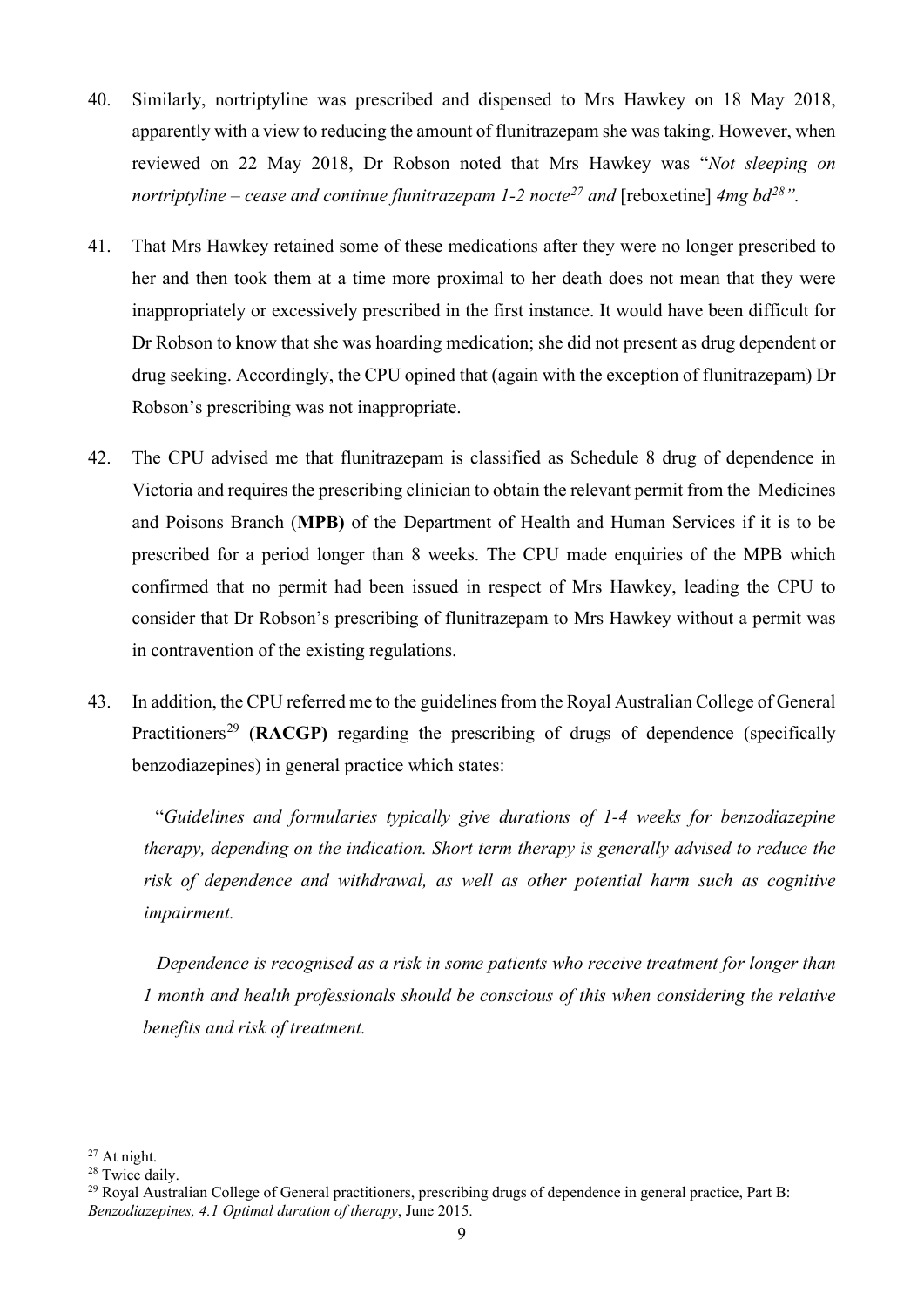*While the optimum duration of therapy is not clear from the evidence, there are very few specific indications for the chronic use of benzodiazepines. The decision to prescribe benzodiazepines longer term should be uncommon and made with caution. Assume that all patients are at risk of dependence.*

*The principles of universal precautions apply. Ensure a clear diagnosis is formed, comprehensive assessment is undertaken, clear treatment plan is discussed with the patient and information is provided to the patient to enable informed consent. The negotiated treatment plan will have a clearly defined time limit and goals of treatment".*

- 44. The CPU advised me it was not clear from the available medical records that the continued use of flunitrazepam was appropriate.
- 45. The CPU noted that the prescribing guidelines for benzodiazepines issued by the College of Psychiatrists are less strict than those of the RACGP as they accept that patients being treated by a psychiatrist generally have more complex treatment needs and may require longer-term prescribing. However, Dr Robson was prescribing flunitrazepam to Mrs Hawkey well before she attended on Dr Hettiarachchi for the first time. From a review of the medical records, it appears that Dr Hettiarachchi was aware that Mrs Hawkey was prescribed flunitrazepam but does not appear to have assumed oversight for this medication or prescribed it herself to Mrs Hawkey. Further, according to Dr Hettiarachchi's statement, following her first consultation with Mrs Hawkey she noted she was on two benzodiazepines (flunitrazepam and alepam) recommended she stay on endep stating:

"*Increasing Endep can be beneficial for sleep and anxiety and she would be able to reduce benzodiazepine in the future".*

- 46. In relation to her second contact with Mrs Hawkey, Dr Hettiarachchi does not refer to flunitrazepam at all, focussing instead on the antidepressant medication she was taking. It would appear that she did not consider herself as overseeing the prescribing of this medication to Mrs Hawkey.
- 47. There is evidence in the coronial brief that Mrs Hawkey acted intentionally to end her own life.
- 48. First, there is evidence that Mrs Hawkey had taken a large number of Panadeine Forte and dothiepin tablets in 24 hours prior to her death – quantities which correlate with the high levels of paracetamol and dothiepin detected in the post-mortem blood samples.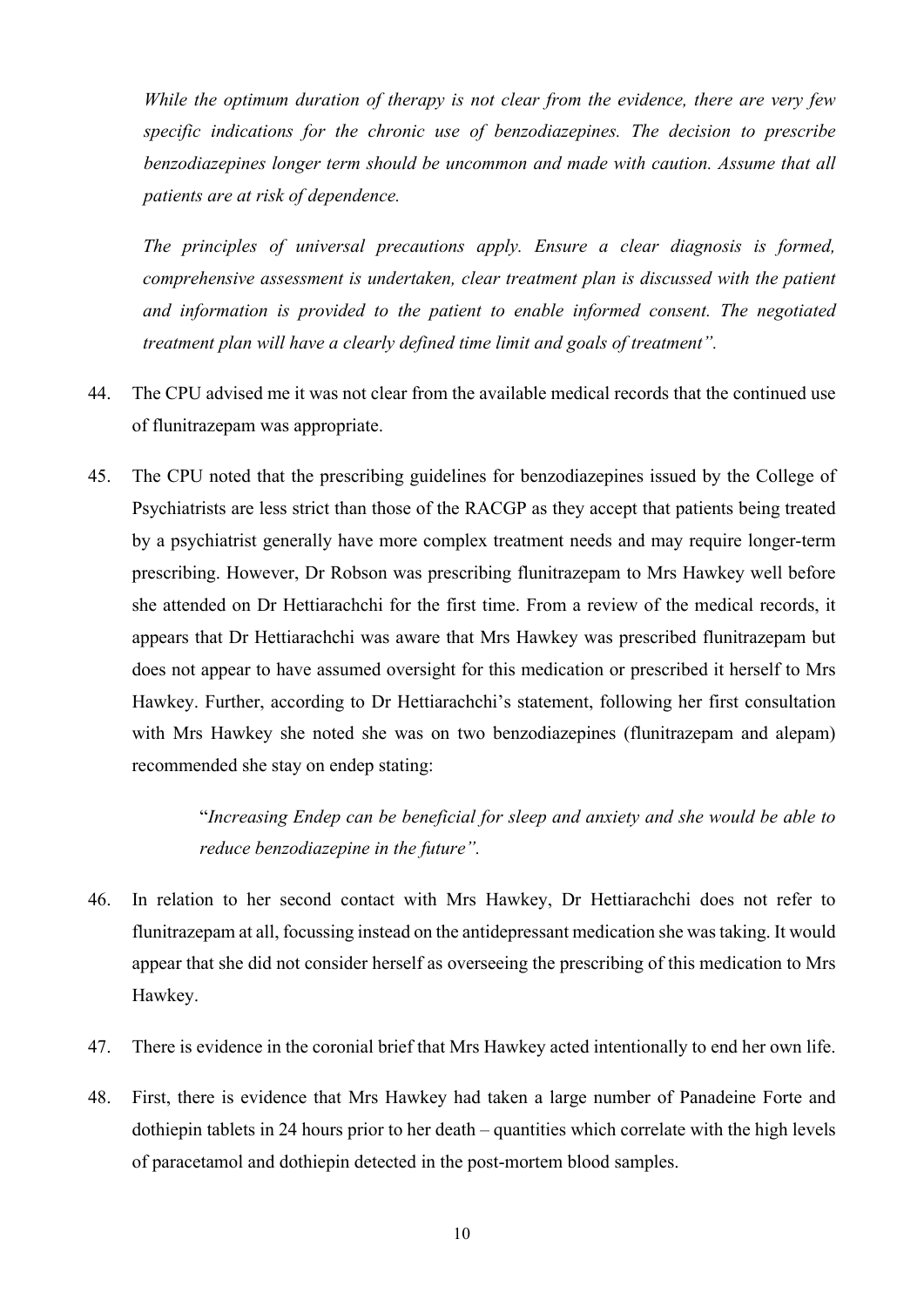As the VIFM toxicology report notes, blood concentrations in recorded fatalities attributed to paracetamol toxicity range from 160mg/L, less than half the amount (405mg/L) detected in Mrs Hawkey's system; fatalities associated with dothiepin had blood concentrations of 0.3mg/L or higher, less than the 0.4mg/L detected.

- 49. Second, the presence of crushed tablets inside a glass along with a spoon evidently used to crush them, indicated she had deliberately tried to make it easier to ingest a large quantity of tablets. This conclusion was further supported by the finding of 38 dothiepin capsules which Mrs Hawkey had apparently emptied of their contents to obtain the powder they contained.
- 50. Third, Mrs Hawkey had a long history of suicidal ideation and approximately 8 months prior to her death had been the subject of a suicide risk safety plan prompted by her signalling that she had suicidal ideation without intent along with a plan to suicide by way of overdose. Mr Hawkey indicated that, on several occasions, Mrs Hawkey had discussed taking her own life by overdose in the 18 months prior to her death.
- 51. Fourth, the post-mortem toxicology analysis revealed the presence of five antidepressant medications (mirtazapine, reboxetine, nortriptyline, fluvoxamine and dothiepin), three of which had not been prescribed to her for some months, lending weight to a conclusion that Mrs Hawkey had been hoarding medication proximate to her death.
- 52. Fifth, in a consultation with Dr Hettiarachchi on 14 June 2017, Mrs Hawkey admitted she had deliberately overdosed on medication some years previously as a result of pain and stress at work.
- 53. Finally, Mrs Hawkey faced significant ongoing stressors in her personal life, both from chronic pain and treatment resistant depression as well as historical stressors including a fractious relationship with her son's partner, having to care for her granddaughter between 2012 and 2016 and the subsequent loss of contact with that granddaughter.
- 54. A finding that a person died as a result of suicide is a finding of great moment which can impact upon the memory of a deceased person. It can also reverberate throughout a family for generations. Such a finding should only be made on compelling evidence, not indirect inferences or speculation.
- 55. It is often difficult to determine what may have precipitated a person's decision to end their own life. The decision is sometimes influenced by issues known only to the deceased person; sometimes events in the person's life suggest a reason. Identifying a precipitating event or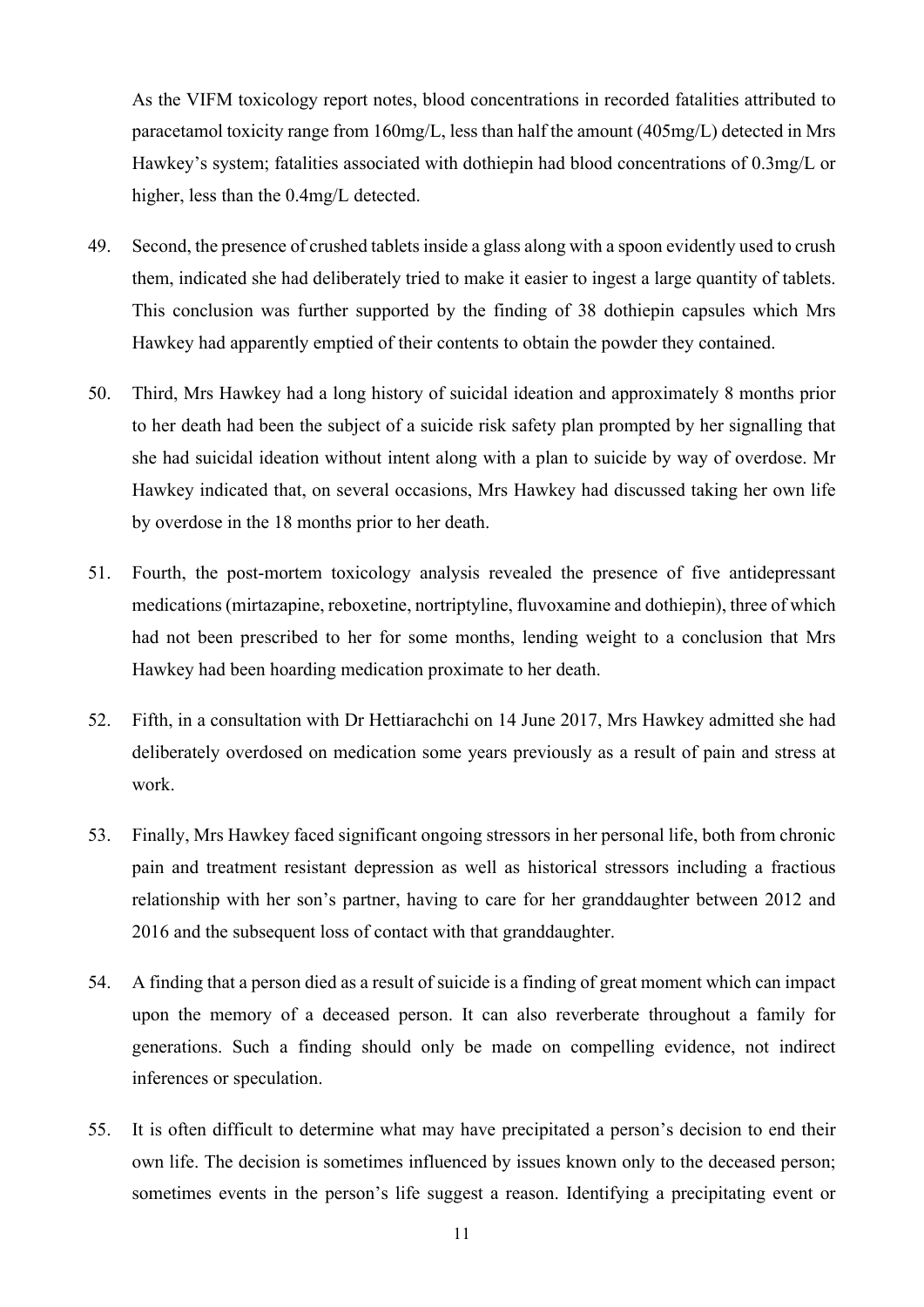events can be difficult. The evidence indicates that Mrs Hawkey struggled with severe depression and chronic pain for many years.

- 56. Having considered all the evidence, and despite the lack of a suicide note, I am satisfied that Mrs Hawkey acted intentionally to take her own life.
- 57. I have noted the CPU's specific concern regarding the prescribing of flunitrazepam to Mrs Hawkey by Dr Robson. However, the investigation did not identify any prevention opportunities to be pursued, as clear rules already exist about the prescribing of Schedule 8 medicines and guideline offering advice on the prescribing of benzodiazepines in general practice (and psychiatry) were available for some years prior to Mrs Hawkey's death.
- 58. I directed my solicitor to write to Dr Robson to request an explanation for his prescribing of flunitrazepam to Mrs Hawkey in the absence of a permit. In his response Dr Robson advised me that he overlooked the obtaining of a permit. He did not proffer an explanation as to exactly how long he prescribed it to her, why he prescribed it by "*private"* [i.e., not PBS] prescription and whether it was ever prescribed under the oversight of a psychiatrist.
- 59. In the circumstances I propose to refer Dr Robson to the Australian Health Practitioners Regulation Agency for that agency to consider helping him to review his prescribing practices.
- 60. I also propose to refer Dr Robson to the MPB of DHHs.

#### **RECOMMENDATIONS**

Pursuant to section 72(2) of the *Coroners Act* (*2008*) (Vic), I recommend:

- (1) That the Australian Health Practitioner Regulation Agency (**AHPRA)** consider these findings in relation to Dr Robson's prescribing practices and assist Dr Robson to improve his prescribing practises and understand the significance of obtaining relevant permits to prescribe Schedule 8 medications.
- (2) That the Medicines and Poisons Branch of the Department of Health, Victoria consider these findings in relation to Dr Robson's failure to comply with the regulations relating to permits.

For the purposes of my recommendation above, I direct that the Principal Registrar provide a copy of this finding and the coronial brief to the Department of Health and to the Australian Health Practitioners Regulation Agency.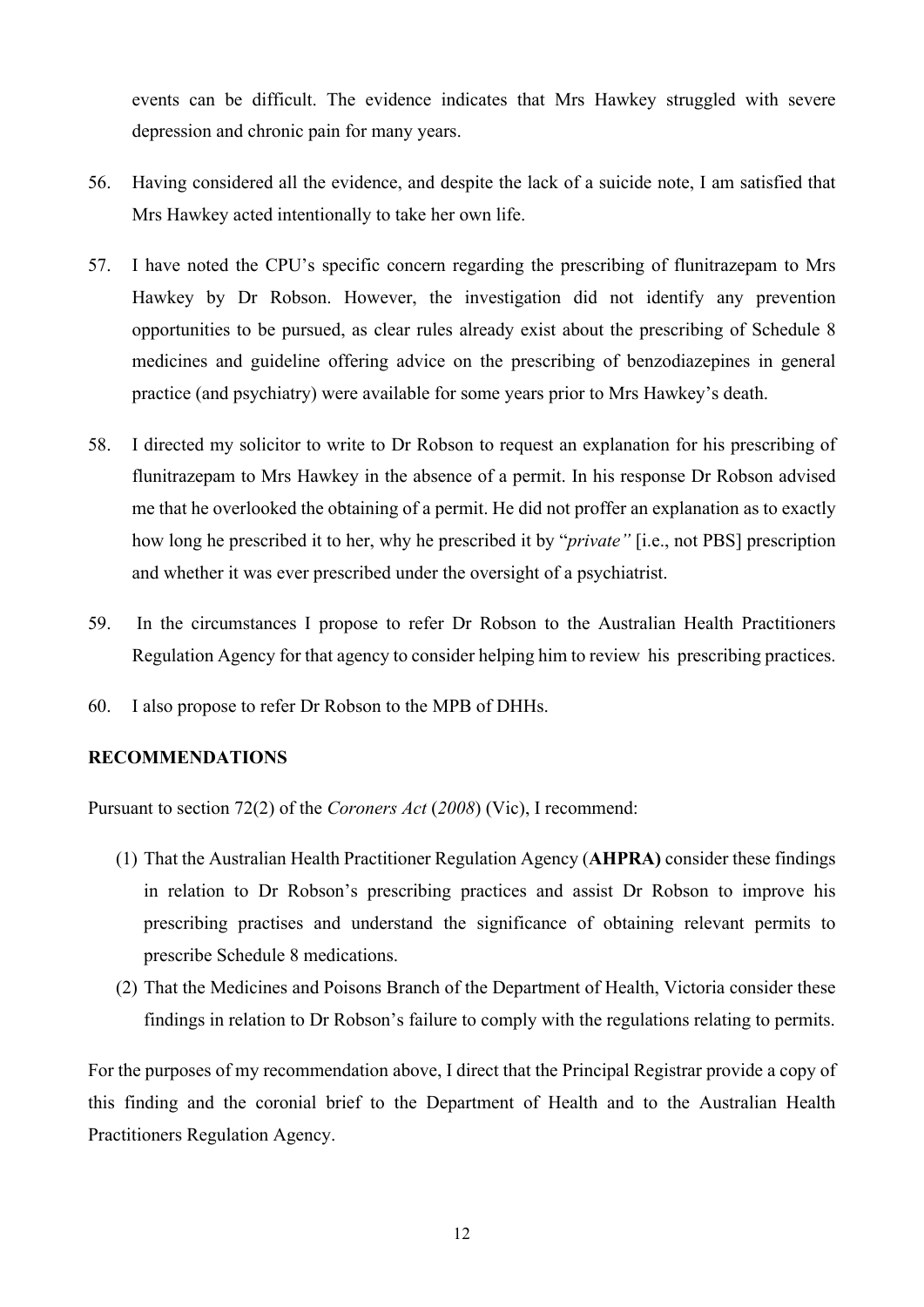Pursuant to section 73(1B) of the Act, I order that this finding be published on the Coroners Court of Victoria website in accordance with the rules.

# **FINDINGS AND CONCLUSION**

- 61. Having investigated the death, without holding an inquest, I make the following findings pursuant to section 67(1) of the *Coroners Act* (*2008*):
	- (a) The identity of the deceased was Mandy Jane Hawkey, born on 18 February 1967.
	- (b) Mrs Hawkey's death occurred;
		- i. on 5 August 2018 at 6 Raleigh Road, Melton,
		- ii. from mixed drug toxicity; and
		- iii. in the circumstances described above.